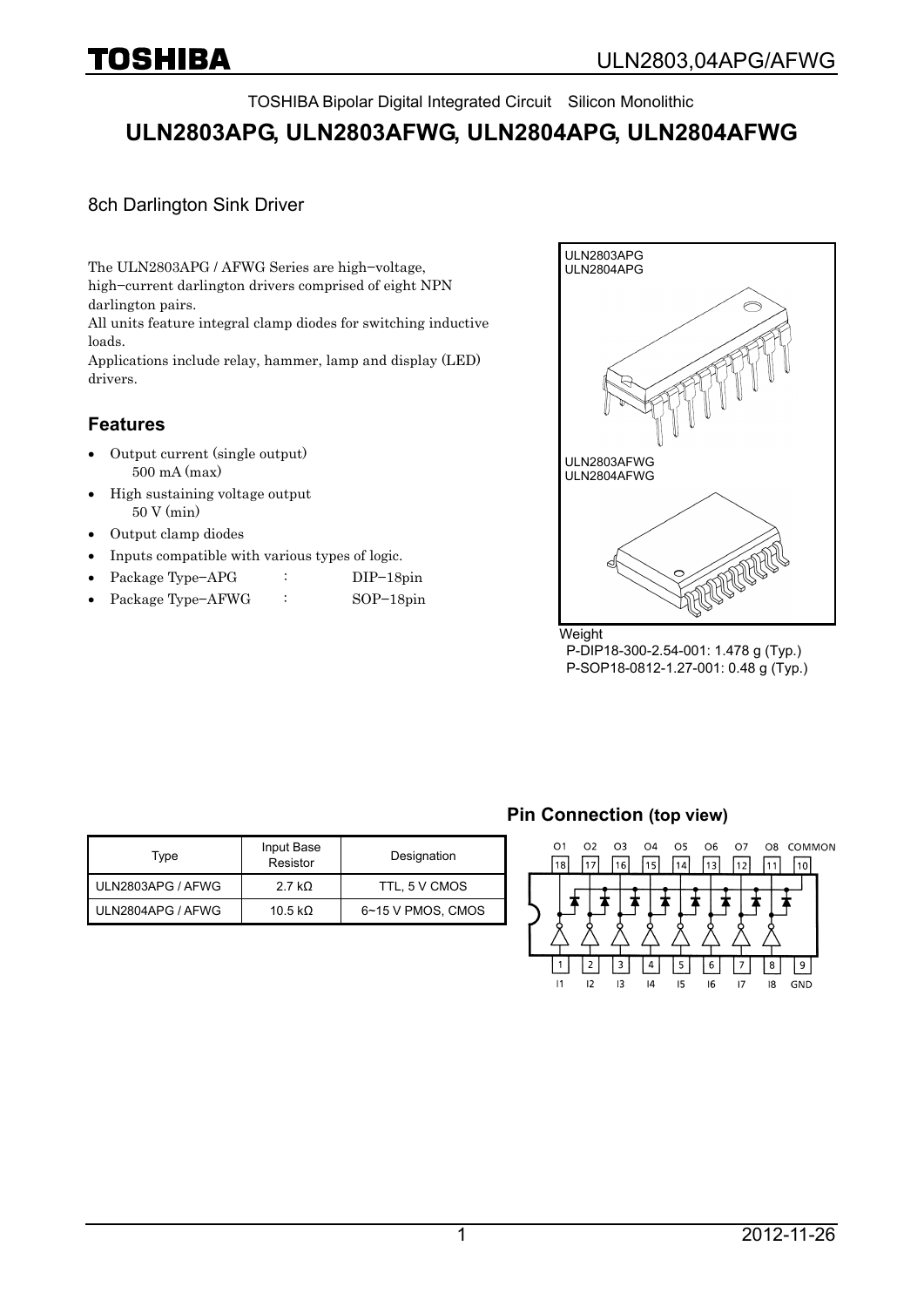## **Schematics (each driver)**

ULN2803APG / AFWG ULN2804APG / AFWG





Note: The input and output parasitic diodes cannot be used as clamp diodes.

# **Absolute Maximum Ratings (Ta = 25°C)**

| Characteristic              |            | Symbol                | Rating               | Unit        |  |
|-----------------------------|------------|-----------------------|----------------------|-------------|--|
| Output sustaining voltage   |            | V <sub>CE</sub> (SUS) | $-0.5$ to 50         | V           |  |
| Output current              |            | <b>I</b> OUT          | 500                  | $mA$ / $ch$ |  |
| Input voltage               |            | V <sub>IN</sub>       | $-0.5$ to 30         | V           |  |
| Clamp diode reverse voltage |            | V <sub>R</sub>        | 50                   | V           |  |
| Clamp diode forward current |            | ΙF                    | 500                  | mA          |  |
| Power dissipation           | <b>APG</b> | $P_D$                 | 1.47                 | W           |  |
|                             | AFWG       |                       | $0.92 / 1.31$ (Note) |             |  |
| Operating temperature       |            | $T_{\text{opr}}$      | $-40$ to 85          | °C          |  |
| Storage temperature         |            | $T_{\text{stg}}$      | $-55$ to 150         | °C          |  |

Note: On Glass Epoxy PCB (75 × 114 × 1.6 mm Cu 20%)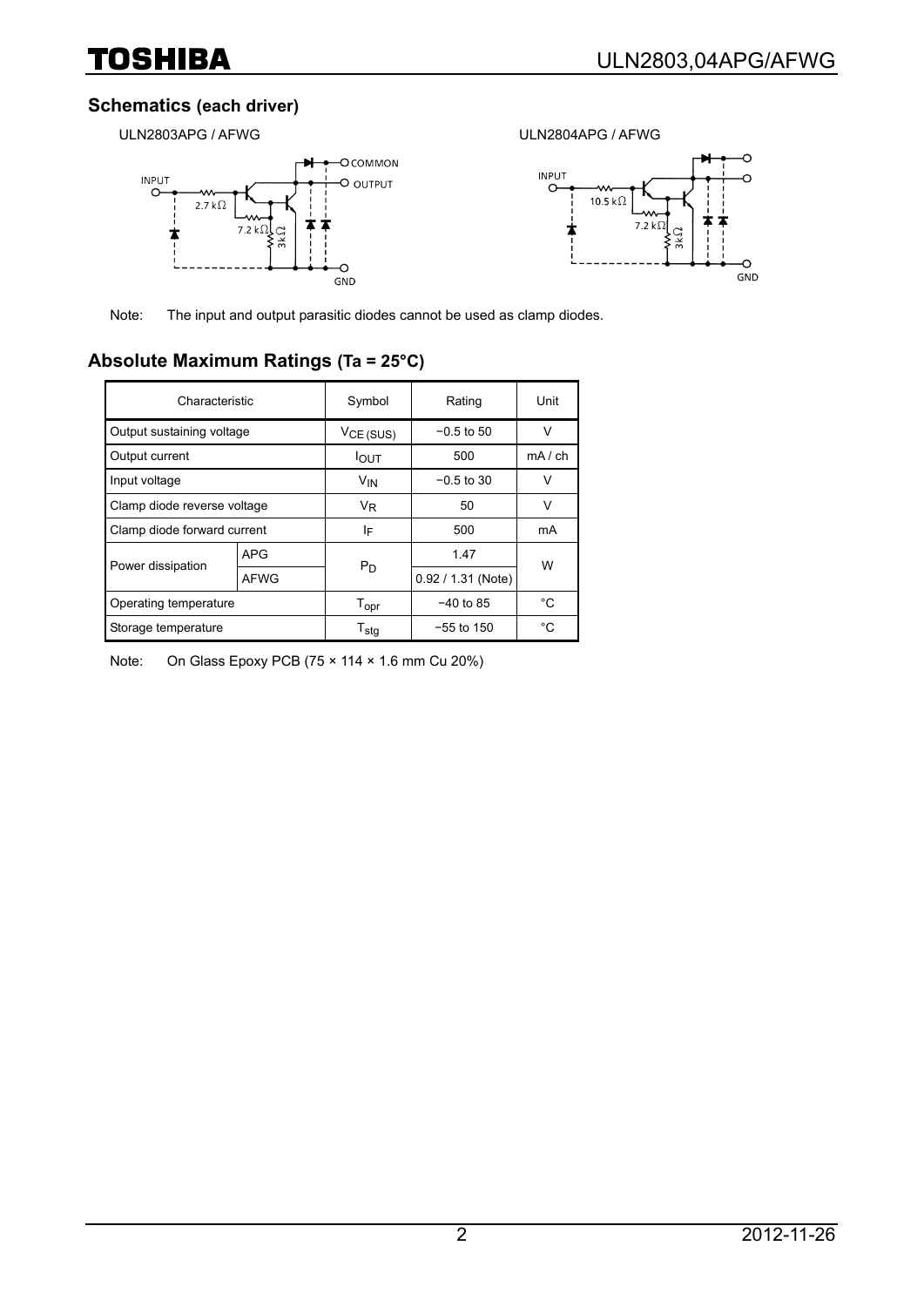# **Recommended Operating Conditions (Ta = −40~85°C)**

| Characteristic               |                 | Symbol           | <b>Test Condition</b>                              | Min         | Typ. | Max  | Unit      |  |
|------------------------------|-----------------|------------------|----------------------------------------------------|-------------|------|------|-----------|--|
| Output sustaining voltage    |                 | $VCE$ (SUS)      |                                                    | $\mathbf 0$ |      | 50   | V         |  |
| Output current               | <b>APG</b>      | I <sub>OUT</sub> | $t_{\text{DW}}$ = 25 ms, Duty = 10%,<br>8 Circuits | 0           |      | 347  |           |  |
|                              |                 |                  | $t_{\text{DW}}$ = 25 ms, Duty = 50%,<br>8 Circuits | 0           |      | 123  | mA/<br>ch |  |
|                              | <b>AFWG</b>     |                  | $t_{\text{DW}}$ = 25 ms, Duty = 10%,<br>8 Circuits | 0           |      | 268  |           |  |
|                              |                 |                  | $t_{\text{pw}}$ = 25 ms, Duty = 50%,<br>8 Circuits | 0           |      | 90   |           |  |
| Input voltage                |                 | $V_{IN}$         |                                                    | 0           |      | 30   | V         |  |
| Input voltage<br>(Output on) | <b>ULN2803A</b> |                  |                                                    | 2.5         |      | 30   | $\vee$    |  |
|                              | <b>ULN2804A</b> | $V_{IN(ON)}$     |                                                    | 8           |      | 30   |           |  |
| Clamp diode reverse voltage  |                 | $V_{R}$          |                                                    |             |      | 50   | V         |  |
| Clamp diode forward current  |                 | ΙF               |                                                    |             |      | 400  | mA        |  |
| Power dissipation            | <b>APG</b>      | $P_D$            | Ta = $85^{\circ}$ C                                |             |      | 0.76 | W         |  |
|                              | <b>AFWG</b>     |                  | Ta = $85^{\circ}$ C<br>(Note)                      |             |      | 0.48 |           |  |

Note: On Glass Epoxy PCB (75 × 114 × 1.6 mm Cu 20%)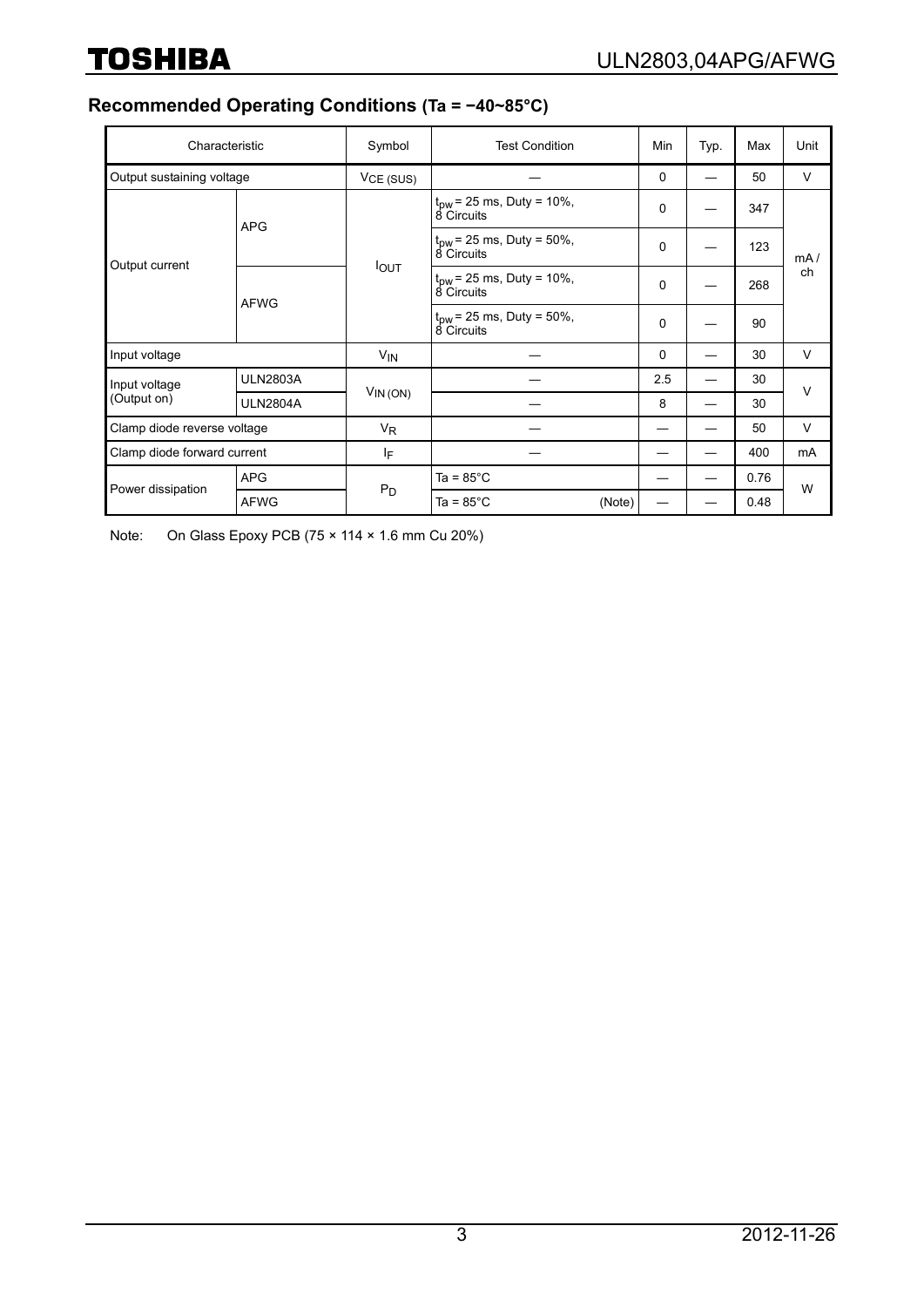**Electrical Characteristics (Ta = 25°C)**

|                                      | Characteristic    | Symbol                          | <b>Test</b><br>$Cir-$<br>Cuit | <b>Test Condition</b>                                                                                          |                     | Min                              | Typ.                     | Max                      | Unit   |
|--------------------------------------|-------------------|---------------------------------|-------------------------------|----------------------------------------------------------------------------------------------------------------|---------------------|----------------------------------|--------------------------|--------------------------|--------|
| Output leakage current               |                   | $I_{CEX}$                       | $\mathbf{1}$                  | $VCE = 50 V$                                                                                                   | Ta = $25^{\circ}$ C | $\overbrace{\phantom{12321111}}$ |                          | 50                       | μA     |
|                                      |                   |                                 |                               | $VCE = 50 V$                                                                                                   | Ta = $85^{\circ}$ C | $\overline{\phantom{0}}$         |                          | 100                      |        |
|                                      | <b>ULN2804A</b>   |                                 |                               | $VCE = 50 V$                                                                                                   | $V_{IN} = 1 V$      | $\overline{\phantom{0}}$         |                          | 500                      |        |
| Collector-emitter saturation voltage |                   | VCE (sat)                       | $\overline{2}$                | $I_{\text{OUT}}$ = 350 mA, $I_{\text{IN}}$ = 500 µA                                                            |                     |                                  | 1.3                      | 1.6                      |        |
|                                      |                   |                                 |                               | $I_{OUT}$ = 200 mA, $I_{IN}$ = 350 µA<br>$I_{\text{OUT}}$ = 100 mA, $I_{\text{IN}}$ = 250 µA                   |                     |                                  | 1.1                      | 1.3                      | $\vee$ |
|                                      |                   |                                 |                               |                                                                                                                |                     |                                  | 0.9                      | 1.1                      |        |
|                                      | <b>ULN2803A</b>   |                                 |                               | $V_{IN}$ = 3.85 V                                                                                              |                     |                                  | 0.93                     | 1.35                     |        |
|                                      | <b>ULN2804A</b>   | $\mathsf{I}_{\mathsf{IN}}$ (ON) | $\overline{2}$                | $V_{IN}$ = 5 V                                                                                                 |                     | $\overline{\phantom{0}}$         | 0.35                     | 0.5                      | mA     |
| Input current                        |                   |                                 |                               | $V_{IN}$ = 12 V                                                                                                |                     | $\overbrace{\phantom{12321111}}$ | 1.0                      | 1.45                     |        |
|                                      |                   | $I_{IN(OFF)}$                   | $\overline{4}$                | $I_{OUT}$ = 500 µA, Ta = 85°C                                                                                  |                     | 50                               | 65                       |                          | μA     |
|                                      | <b>ULN2803A</b>   | $V_{IN}$ (ON)                   | 5                             | $V_{CE}$ = 2 V, $I_{OUT}$ = 200 mA                                                                             |                     | $\overline{\phantom{0}}$         |                          | 2.4                      | V      |
|                                      |                   |                                 |                               | $V_{CE}$ = 2 V, $I_{OUT}$ = 250 mA                                                                             |                     |                                  |                          | 2.7                      |        |
|                                      |                   |                                 |                               | $V_{CE}$ = 2 V, $I_{OUT}$ = 300 mA                                                                             |                     | $\overline{\phantom{0}}$         |                          | 3.0                      |        |
| Input voltage<br>(Output on)         | <b>ULN2804A</b>   |                                 |                               | $V_{CE}$ = 2 V, $I_{OUT}$ = 125 mA                                                                             |                     |                                  |                          | 5.0                      |        |
|                                      |                   |                                 |                               | $V_{CE}$ = 2 V, $I_{OUT}$ = 200 mA<br>$V_{CE}$ = 2 V, $I_{OUT}$ = 275 mA<br>$V_{CE}$ = 2 V, $I_{OUT}$ = 350 mA |                     | $\overline{\phantom{0}}$         |                          | 6.0                      |        |
|                                      |                   |                                 |                               |                                                                                                                |                     |                                  | $\overline{\phantom{0}}$ | 7.0                      |        |
|                                      |                   |                                 |                               |                                                                                                                |                     | $\qquad \qquad$                  |                          | 8.0                      |        |
| DC current transfer ratio            |                   | $h_{FE}$                        | $\overline{2}$                | $V_{CE}$ = 2 V, $I_{OUT}$ = 350 mA                                                                             |                     | 1000                             | $\overline{\phantom{0}}$ | $\overline{\phantom{0}}$ |        |
| Clamp diode reverse current          |                   | l <sub>R</sub>                  | 6                             | Ta = $25^{\circ}$ C                                                                                            | (Note)              | $\overline{\phantom{0}}$         |                          | 50                       | μA     |
|                                      |                   |                                 |                               | Ta = $85^{\circ}$ C                                                                                            | (Note)              |                                  |                          | 100                      |        |
| Clamp diode forward voltage          |                   | $V_F$                           | $\overline{7}$                | $I_F = 350$ mA                                                                                                 |                     |                                  |                          | 2.0                      | $\vee$ |
|                                      | Input capacitance |                                 | $\overline{\phantom{0}}$      |                                                                                                                |                     | $\overline{\phantom{0}}$         | 15                       | $\overline{\phantom{0}}$ | pF     |
| Turn-on delay                        |                   | ton                             | 8                             | $R_L$ = 125 $\Omega$ , $V_{OUT}$ = 50 V<br>$R_L$ = 125 $\Omega$ , $V_{OUT}$ = 50 V                             |                     |                                  | 0.1                      | $\overline{\phantom{0}}$ | μs     |
| Turn-off delay                       |                   | toFF                            |                               |                                                                                                                |                     |                                  | 0.2                      | $\overline{\phantom{0}}$ |        |

Note:  $V_R = V_R$  (max)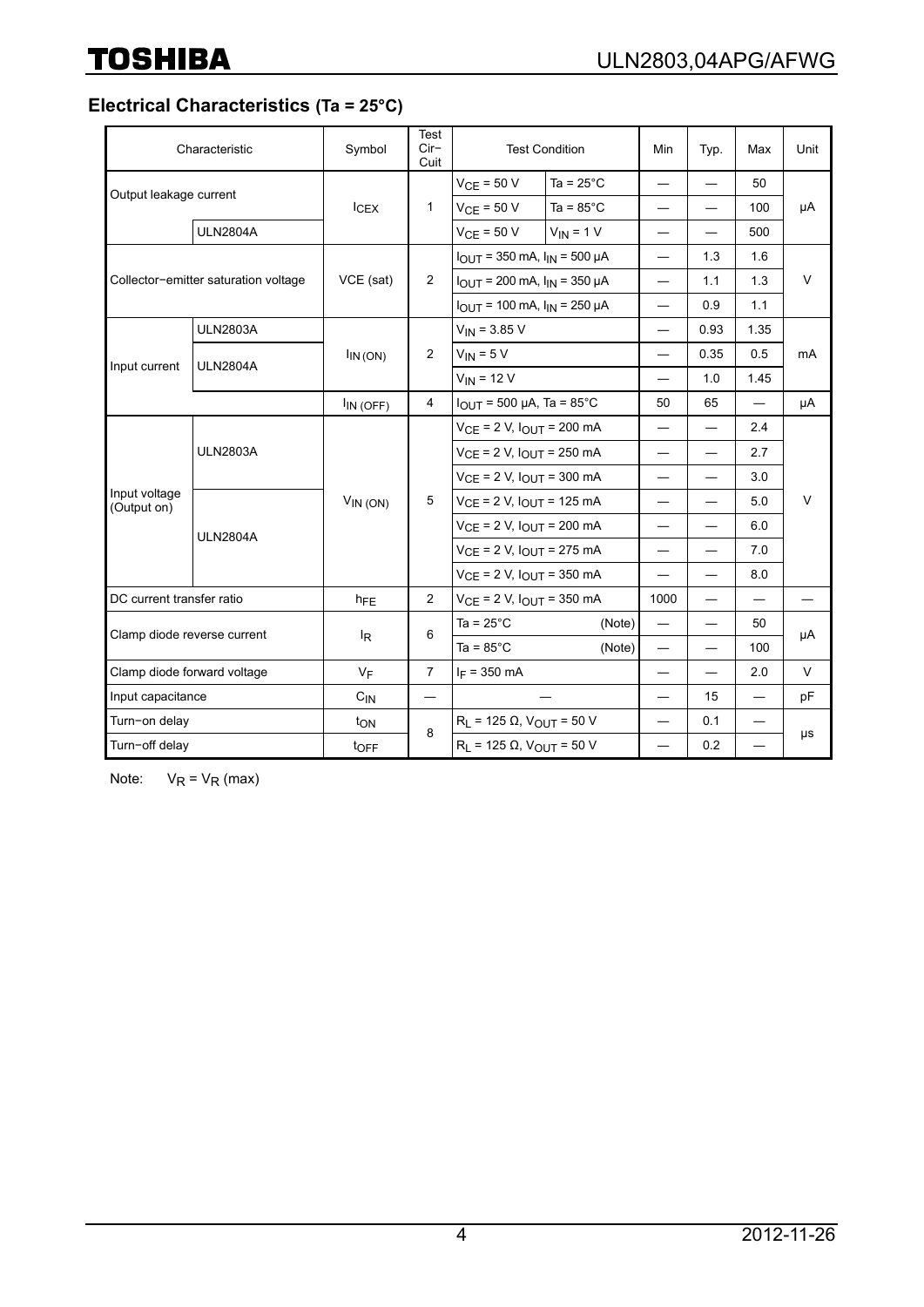# **Test Circuit**



















**7. VF**

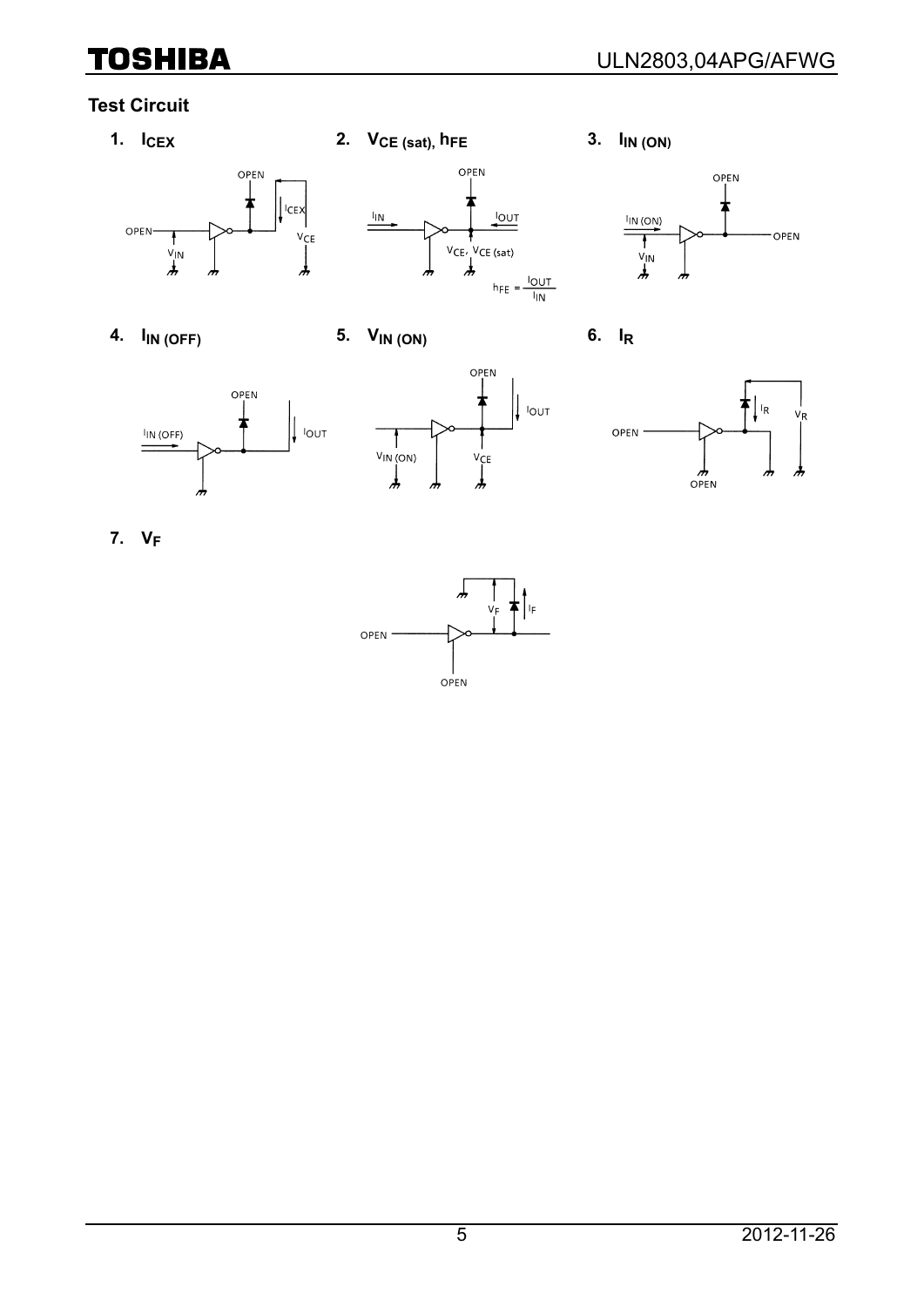## 8. t<sub>ON</sub>, t<sub>OFF</sub>

TOSHIBA



- Note 1: Pulse Width 50 μs, Duty Cycle 10% Output Impedance 50 Ω,  $t_r$  ≤ 5 ns,  $t_f$  ≤ 10 ns
- Note 2: See below.

Input Condition

| <b>Type Number</b> | R1 | νін |
|--------------------|----|-----|
| <b>ULN2803A</b>    | 0Ω | 3 V |
| <b>ULN2804A</b>    | 0Ω | 8 V |

Note 3: C<sub>L</sub> includes probe and jig capacitance

#### **Precautions for Using**

This IC does not integrate protection circuits such as overcurrent and overvoltage protectors.

Thus, if excess current or voltage is applied to the IC, the IC may be damaged. Please design the IC so that excess current or voltage will not be applied to the IC.

Utmost care is necessary in the design of the output line, COMMON and GND line since IC may be destroyed due to short−circuit between outputs, air contamination fault, or fault by improper grounding.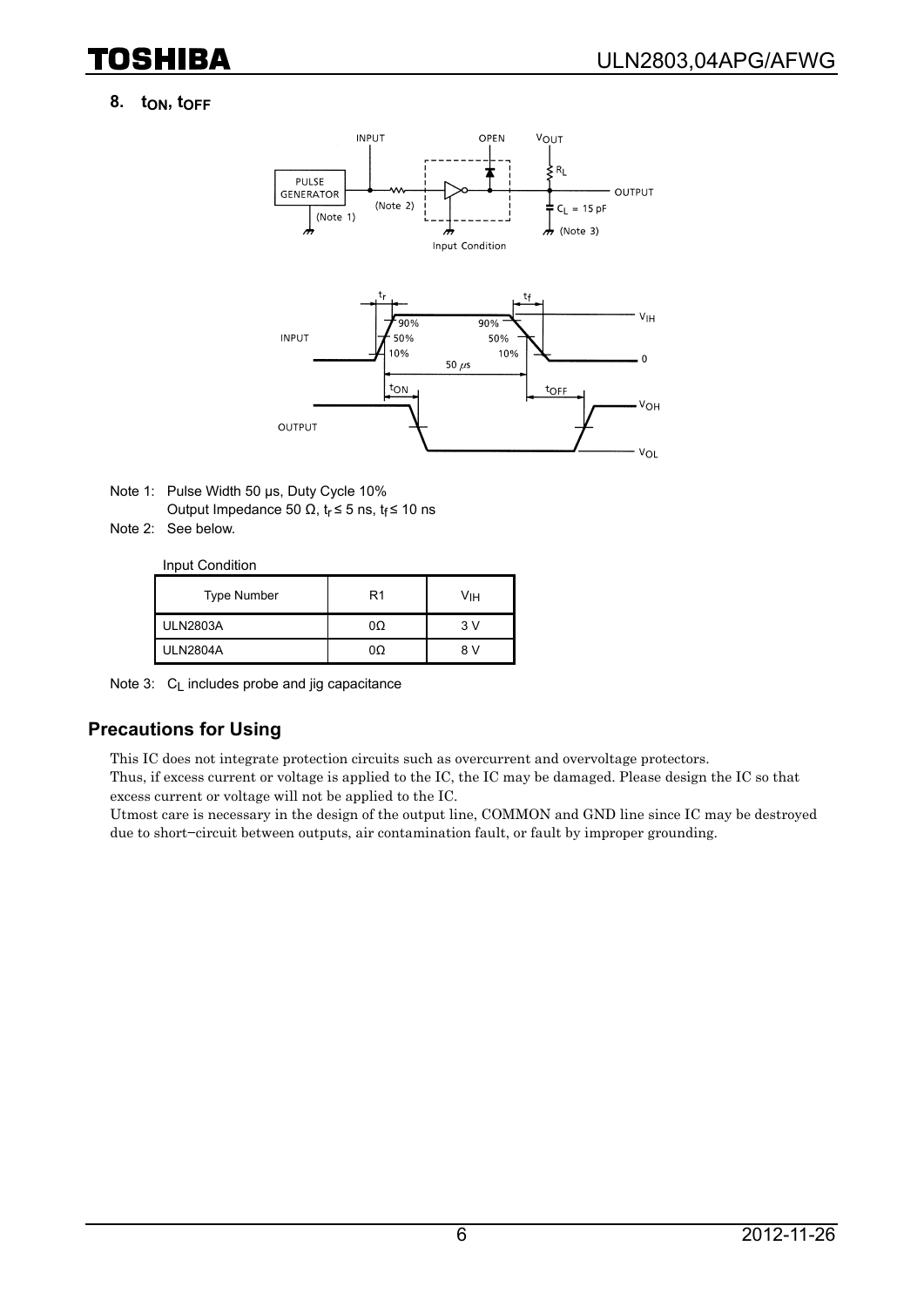$\overline{\mathbf{3}}$ 

ಾ

 $\langle mA\rangle$ 

 $\tilde{z}$ 

**ULN2803A** 



 $\overline{7}$ 

 $\mathfrak{g}$ 

500

400

 $10$ 

5

-5



 $I_{IN} - V_{IN}$ 

Max

Typ.









Ш

OUTPUT CURRENT IOUT (mA)

Typ.

Min.

 $\overline{9}$ 

INPUT VOLTAGE VIN (V)

IOUT - DUTY CYCLE

 $11$ 

100

10000

8 Circuits Active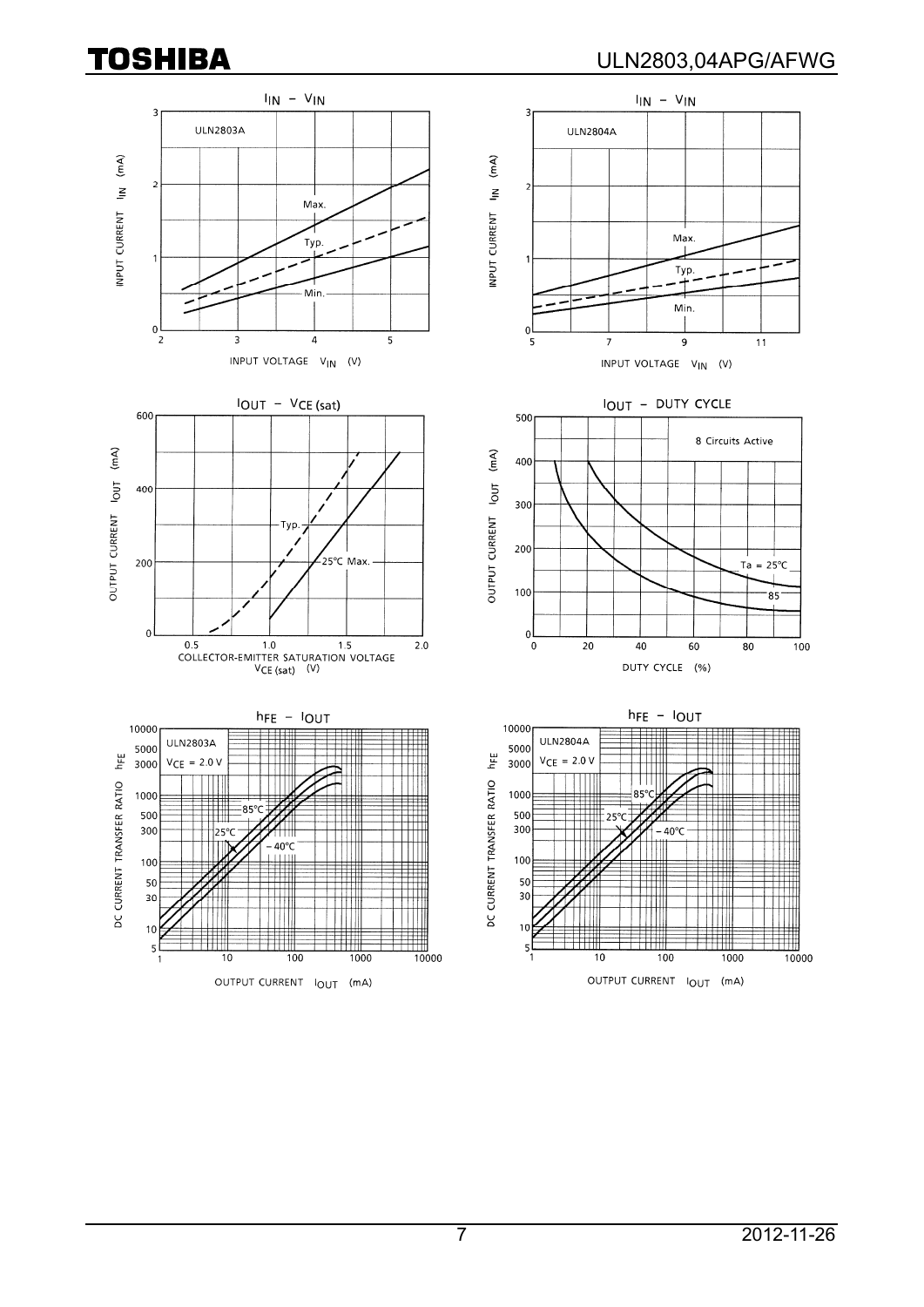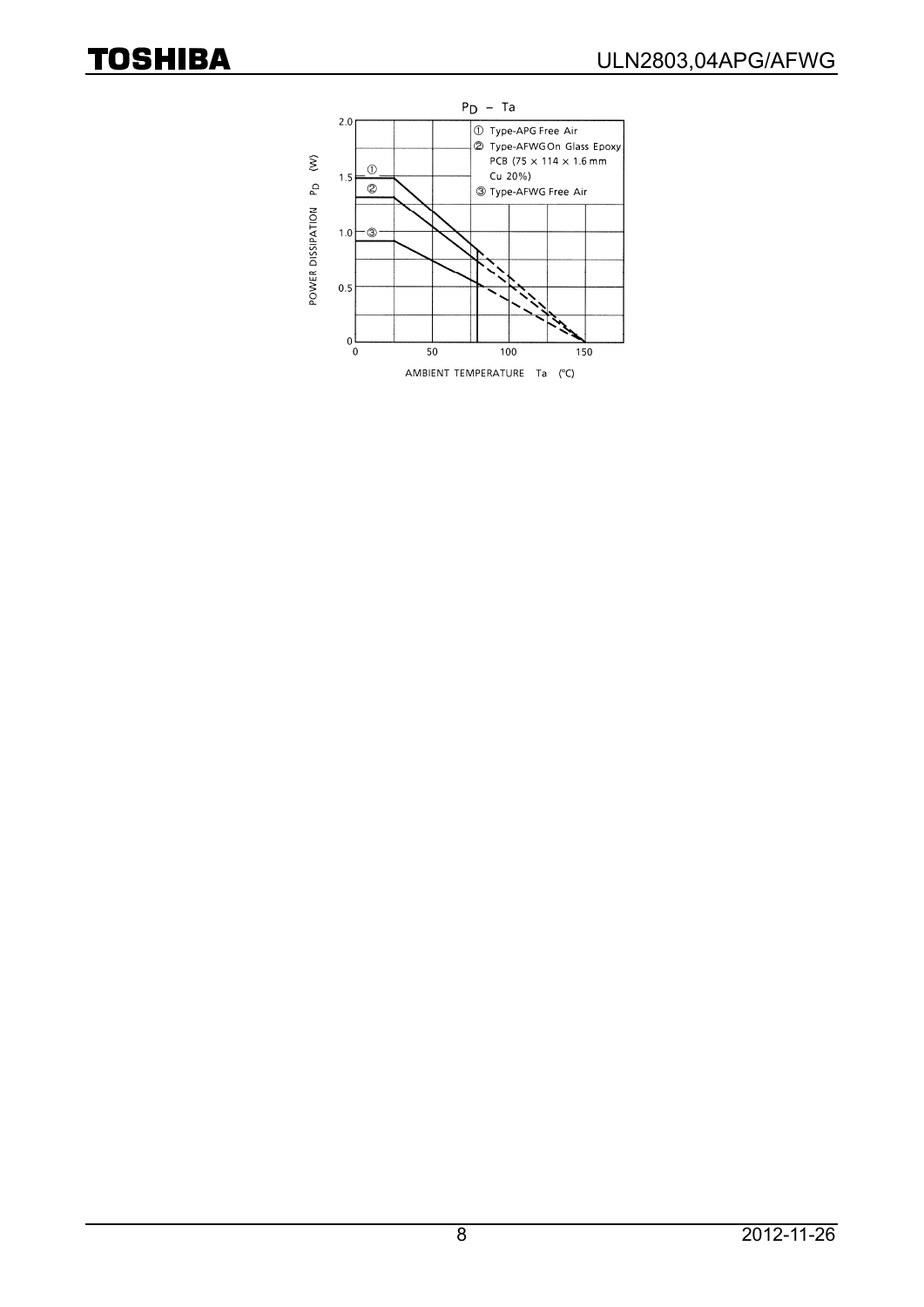# **Package Dimensions**

P-DIP18-300-2.54-001 "Unit : mm"







Weight: 1.478 g (typ.)

This drawing is an object for explanation.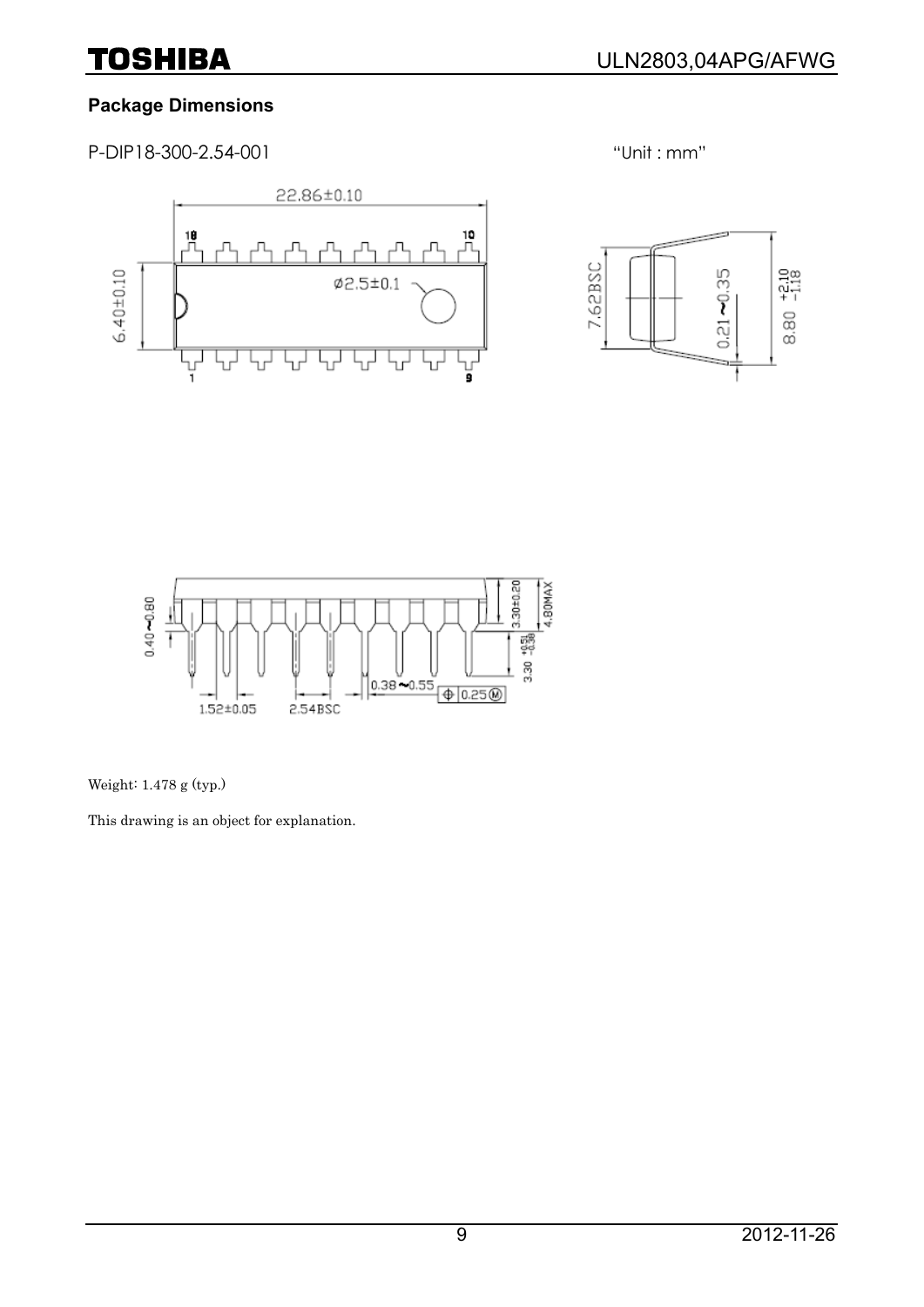# **Package Dimensions**



Weight: 0.48 g (typ.)

This drawing is an object for explanation.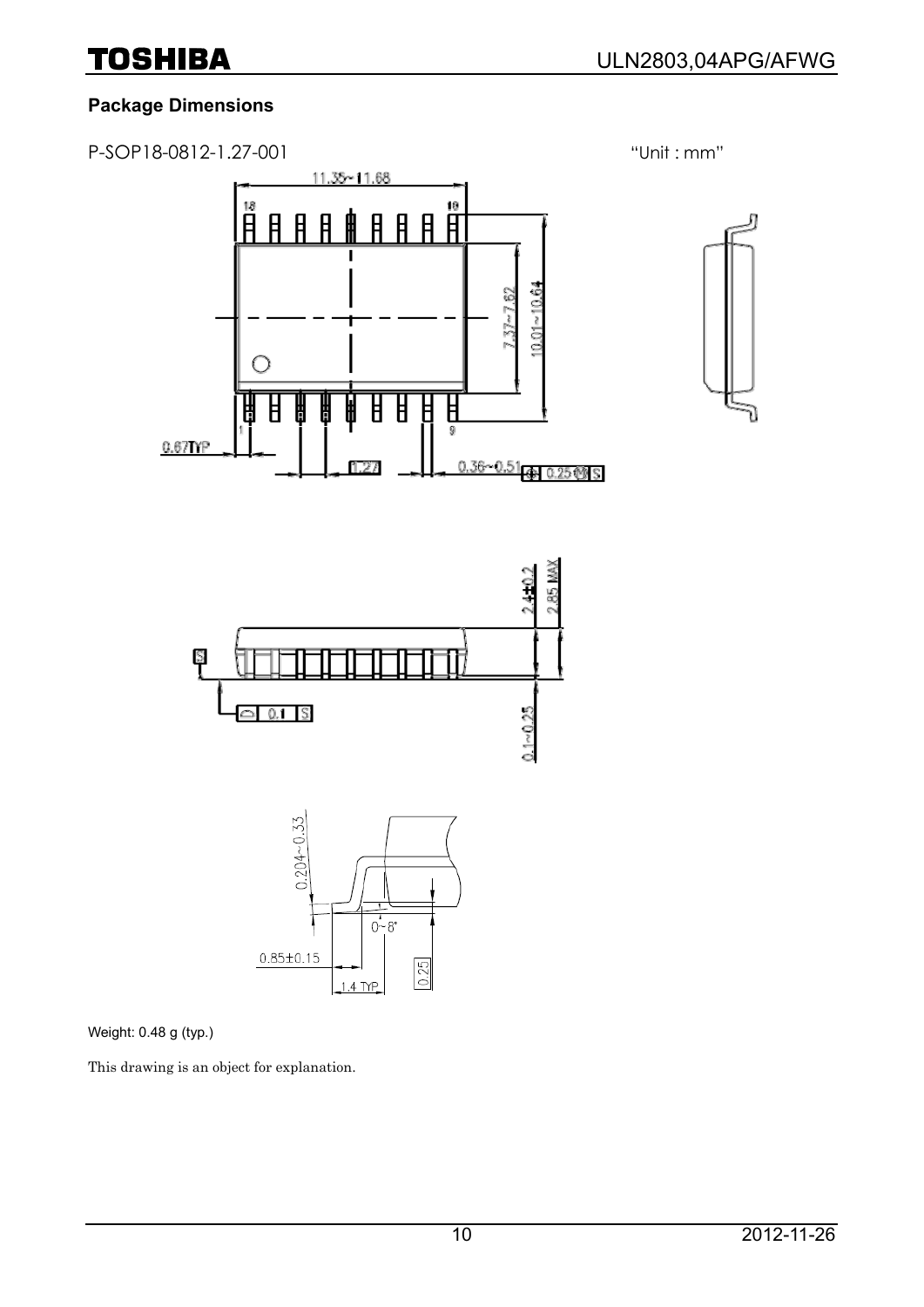#### **Notes on Contents**

#### **1. Equivalent Circuits**

The equivalent circuit diagrams may be simplified or some parts of them may be omitted for explanatory purposes.

#### **2. Test Circuits**

Components in the test circuits are used only to obtain and confirm the device characteristics. These components and circuits are not guaranteed to prevent malfunction or failure from occurring in the application equipment.

#### **IC Usage Considerations**

#### **Notes on Handling of ICs**

- (1) The absolute maximum ratings of a semiconductor device are a set of ratings that must not be exceeded, even for a moment. Do not exceed any of these ratings. Exceeding the rating(s) may cause the device breakdown, damage or deterioration, and may result injury by explosion or combustion.
- (2) Use an appropriate power supply fuse to ensure that a large current does not continuously flow in case of over current and/or IC failure. The IC will fully break down when used under conditions that exceed its absolute maximum ratings, when the wiring is routed improperly or when an abnormal pulse noise occurs from the wiring or load, causing a large current to continuously flow and the breakdown can lead smoke or ignition. To minimize the effects of the flow of a large current in case of breakdown, appropriate settings, such as fuse capacity, fusing time and insertion circuit location, are required.
- (3) If your design includes an inductive load such as a motor coil, incorporate a protection circuit into the design to prevent device malfunction or breakdown caused by the current resulting from the inrush current at power ON or the negative current resulting from the back electromotive force at power OFF. IC breakdown may cause injury, smoke or ignition. Use a stable power supply with ICs with built-in protection functions. If the power supply is unstable, the protection function may not operate, causing IC breakdown. IC breakdown may cause injury, smoke or ignition.
- (4) Do not insert devices in the wrong orientation or incorrectly. Make sure that the positive and negative terminals of power supplies are connected properly. Otherwise, the current or power consumption may exceed the absolute maximum rating, and exceeding the rating(s) may cause the device breakdown, damage or deterioration, and may result injury by explosion or combustion. In addition, do not use any device that is applied the current with inserting in the wrong orientation or incorrectly even just one time.
- (5) Carefully select external components (such as inputs and negative feedback capacitors) and load components (such as speakers), for example, power amp and regulator. If there is a large amount of leakage current such as input or negative feedback condenser, the IC output DC voltage will increase. If this output voltage is connected to a speaker with low input withstand voltage, overcurrent or IC failure can cause smoke or ignition. (The over current can cause smoke or ignition from the IC itself.) In particular, please pay attention when using a Bridge Tied Load (BTL) connection type IC that inputs output DC voltage to a speaker directly.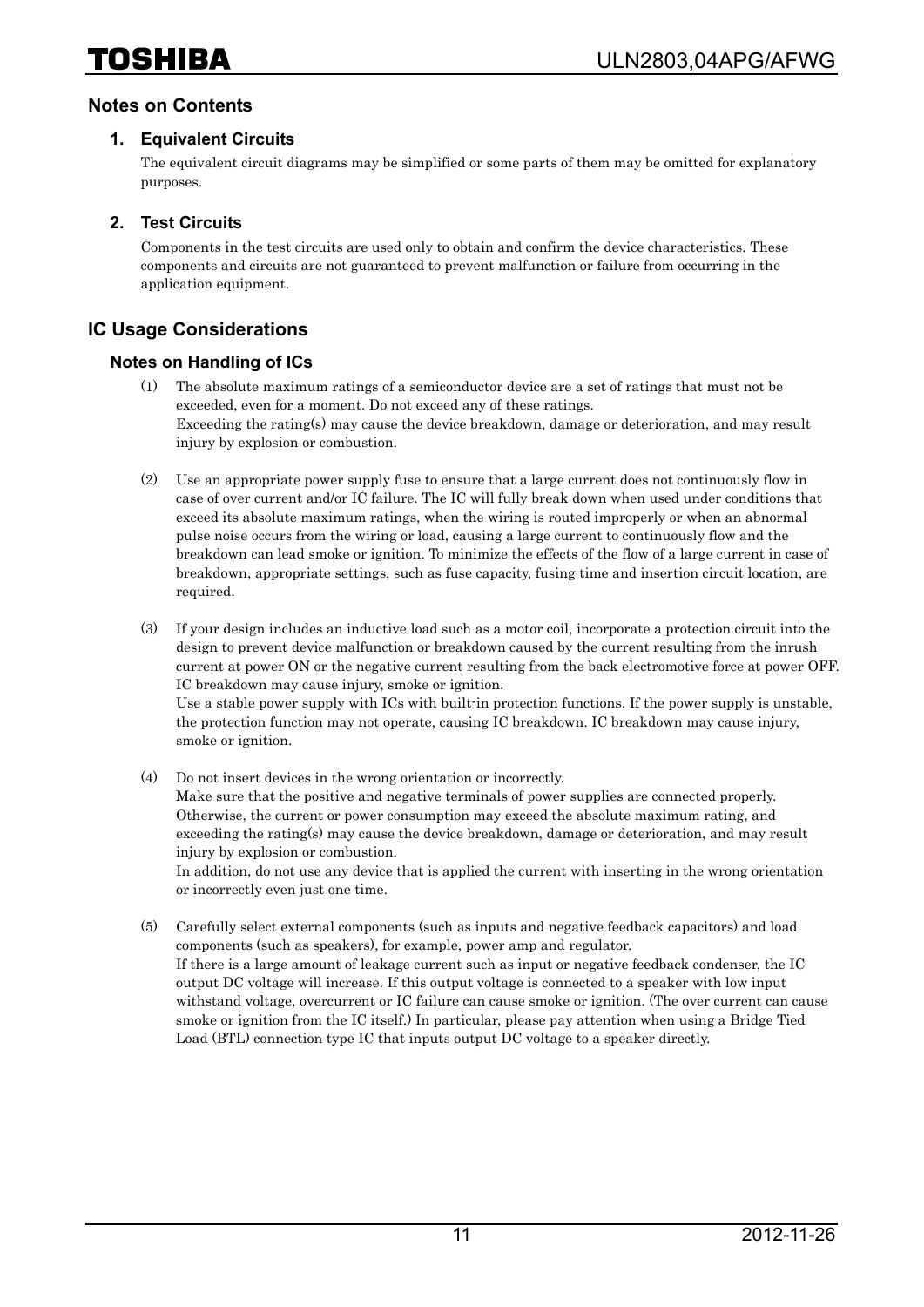#### **Points to Remember on Handling of ICs**

(1) Heat Radiation Design

In using an IC with large current flow such as power amp, regulator or driver, please design the device so that heat is appropriately radiated, not to exceed the specified junction temperature (Tj) at any time and condition. These ICs generate heat even during normal use. An inadequate IC heat radiation design can lead to decrease in IC life, deterioration of IC characteristics or IC breakdown. In addition, please design the device taking into considerate the effect of IC heat radiation with peripheral components.

(2) Back-EMF

When a motor rotates in the reverse direction, stops or slows down abruptly, a current flow back to the motor's power supply due to the effect of back-EMF. If the current sink capability of the power supply is small, the device's motor power supply and output pins might be exposed to conditions beyond absolute maximum ratings. To avoid this problem, take the effect of back-EMF into consideration in system design.

About solderability, following conditions were confirmed

• Solderability

- (1) Use of Sn-37Pb solder Bath
	- $\cdot$  solder bath temperature = 230°C
	- $\cdot$  dipping time = 5 seconds
	- the number of times  $=$  once
	- · use of R-type flux
- (2) Use of Sn-3.0Ag-0.5Cu solder Bath
	- $\cdot$  solder bath temperature = 245°C
	- $\cdot$  dipping time = 5 seconds
	- $\cdot$  the number of times = once
	- · use of R-type flux